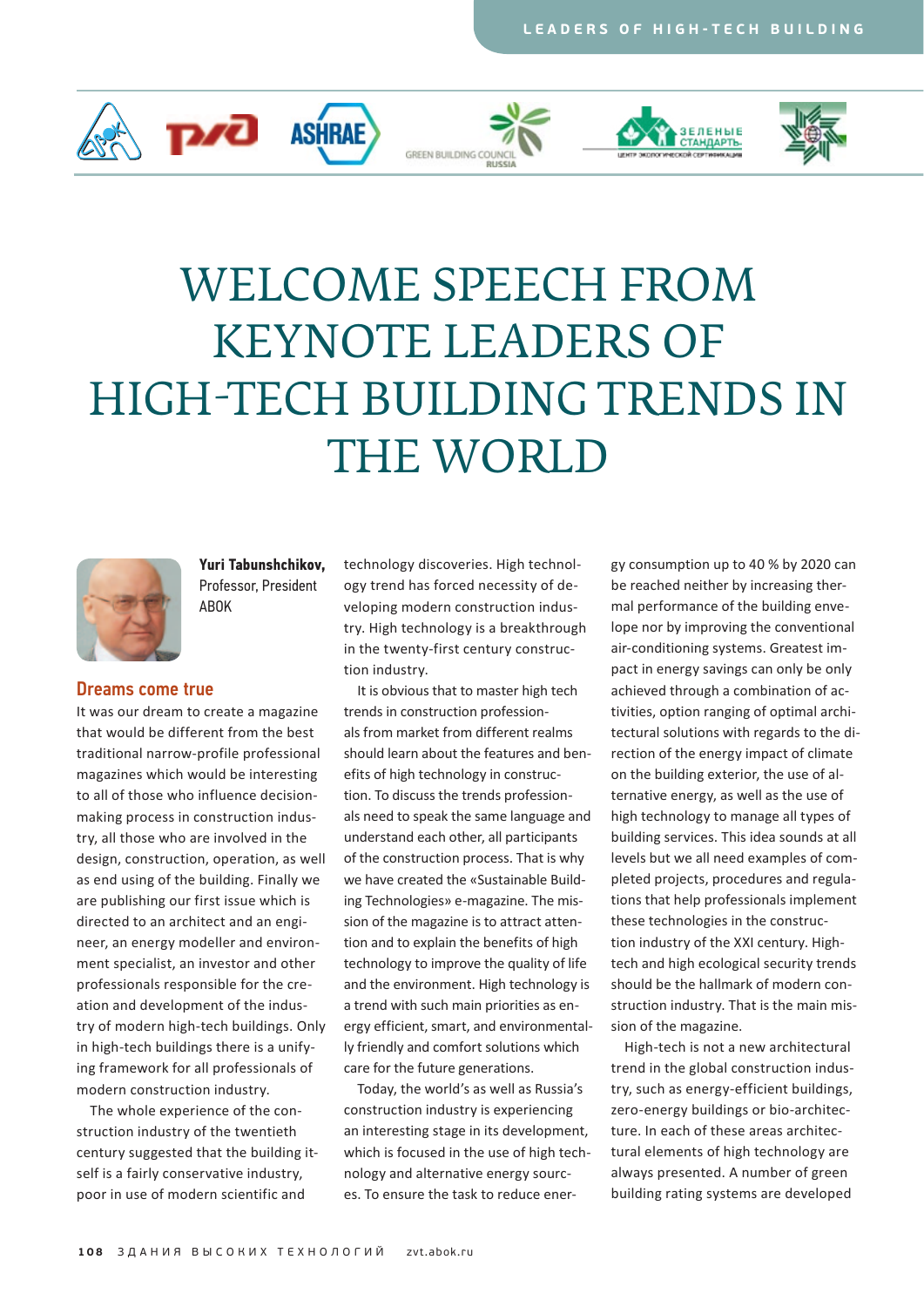

rehva

38





to assess the quality of the human environment of any of the architectural style. All of them encourage the use of high technology in architecture, engineering, energy, maintenance, etc.

The task of the magazine is to disseminate knowledge and demonstrate the best examples of high-tech and green building trends to show the beauty of architecture of these buildings.

Some people believe that high technology is a sign of just foreign construction industry, but those professionals who are interested in the domestic construction can cause a sufficient number of examples of buildings of high technology in our country. The mission of the magazine is to increase the information content of the Russian professional society about domestic successes and achievements. The second aim of the magazine is the distribution of foreign and domestic experience among teachers and students because the success of high technology in the construction on large extent depends on the training of young professionals.

E-magazine «Sustainable Building [Technologies» is the open society of](zvt.abok.ru)  professionals.



# **Boris Ivanov,** first deputy of department for technical po[licy, Public Corporation](http://rzd.ru/)  «Russian Railways»

I am pleased to welcome a new emagazine and website «Sustainable Building Technologies». The e-magazine is very timely. This professional e-magazine with his authority can influence the development of the construction industry in Russia in the field of green building. The good news is

that the magazine pays a lot of attention to technical information on building processes in Russia. Public Corporation «Russian Railways» as one of the leaders in the application of innovative construction technologies in Russia is very pleased to interact with the lead[ing technical magazine in Russia «Sus](zvt.abok.ru)tainable Building Technologies».



**W. Stephen Comstock,**  [Publisher «High Per](http://hpbmagazine.org/)forming Buildings»

# What Makes a Building Sustainable?

In 2008, ASHRAE published its first issue of High Performing Buildings magazine with the objective being to win acceptance of the philosophy that buildings can be successfully constructed and renovated to be energy efficient, offer productive work environments, and have minimal impact on the surrounding environment and our global climate. The strategy employed in the magazine to achieve this purpose was simple: To provide examples of buildings that were not only designed to be high performing but which actually achieved their designer's – and owner's – objectives.

Five years later, the seeds of market transformation have taken root, and several factors have become apparent. First is the benefit of integrated design. To achieve a building that functions efficiently, in some ways like a machine, the time has passed when architects, engineers, contractors, and suppliers work in isolation, one professional handing off work to another. The new normal is the team concept, where all voices and perspectives are melded into one, harmonized to achieve the desired result. The building owner is no longer on the outside waiting to receive a finished product, but rather the owner's facility staff are team contributors, articulating needs and expectations, and in the process becoming educated as to what will be required to prevent the building from fading from «green» to «grey».

Another factor is measurement. What defines a high performing building? Building performance must be quantitatively assessed in order to determine the success of the design, operation and maintenance. What to measure, how to measure, and how often to measure all are questions that must be answered. It is clear that to determine the performance of a facility, energy and water use and indoor environmental quality need to be analyzed throughout a building's service life.

A third is commissioning. Just as design is an integrated process, the term integrated commissioning is now a post-design reality. All activities of the building's operation and maintenance must be considered and all members of the design, operation and maintenance teams must be involved.

And of course there is the human factor. Groups like ASHRAE and ABOK need to help engineers gain the knowledge to specify products that employ the latest technologies and need to design systems that enable components to work together in the most energy efficiency manner.

That is why ASHRAE publishes High Performing Buildings: To provide knowledge based on experience and availability of new technologies. And that is why ASHRAE cooperates with ABOK to allow case studies from High Performing Buildings to be translated and reprinted in [SBT.](zvt.abok.ru)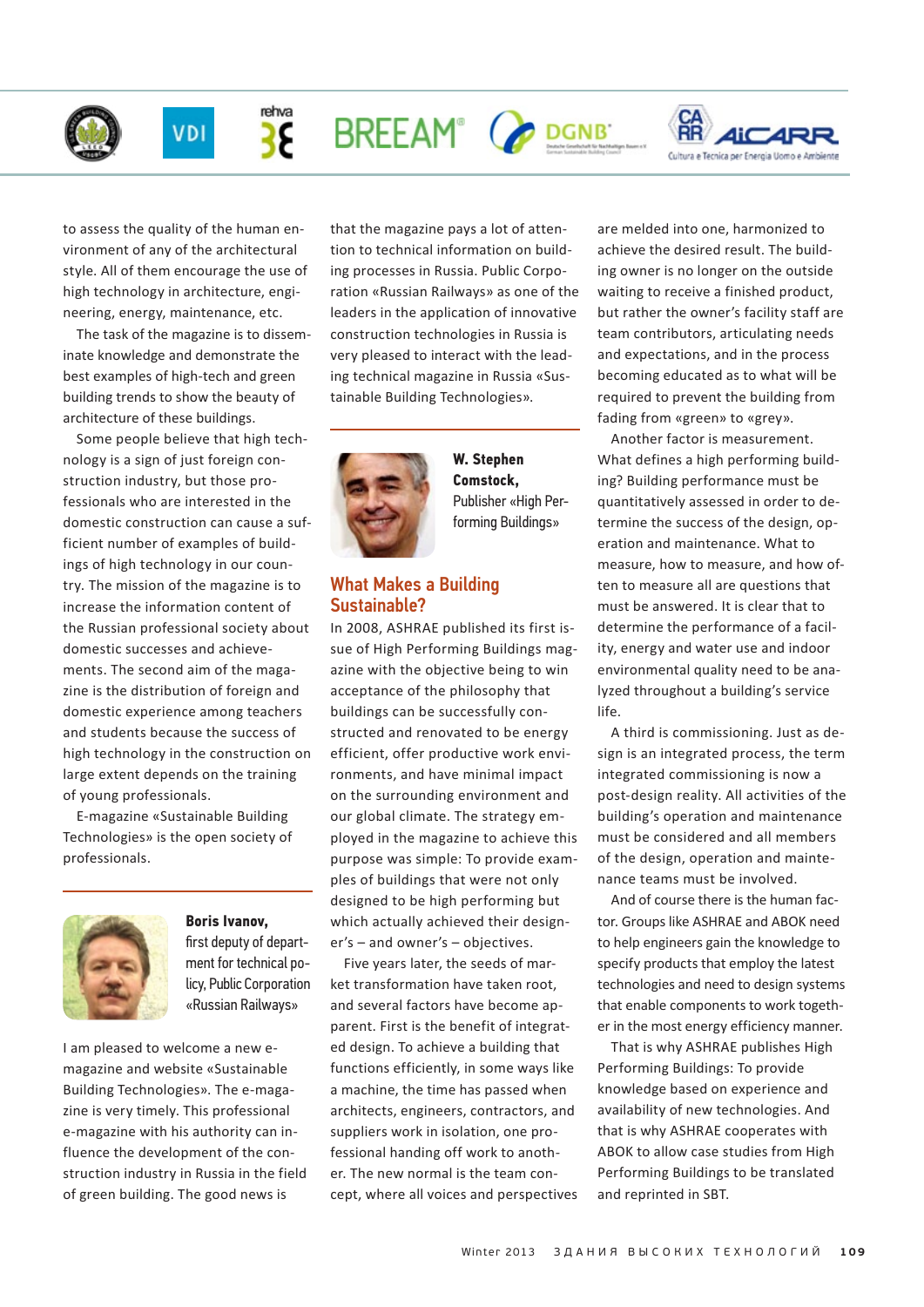Architects, engineers, suppliers, contractors and operators share the single goal of creating built environments that are environmentally sustainable. The path to reaching that goal passes through all countries where building professionals strive for excellence.



Guy Eames, CEO Green Building [Council Russia, MSc](http://www.rugbc.org)

# Growing a Green Building Industry – together

I would like to than[k ABOK a](http://www.abok.ru/eng)nd Marianna Brodach in particular for the launch of [«Sustainable Building Technologies».](zvt.abok.ru)  It's wonderful to see a new industry developing in Russia, one which has the potential to improve the lives of millions and bring Russian living standards up to those in Europe. The multi-billion dollar «Green Building» Industry worldwide represents the most progressive and perspective section of the construction sector – a new multi-disciplinary approach to how to construct, manage and even demolish buildings.

I look forward to reading future issues of «Sustainable Building Technolo[gies» and cooperation between the 300](zvt.abok.ru)  members of the Green Building Council Russia, of which ABOK is a founder, with the 50–70,000 specialists readership.



# Rashid Ismailov, NP «Green Standards [centre» – organization](http://www.greenstand.ru/)  based on the Ministry of Natural Resources

I am pleased to welcome readers so [timely new e-magazine «Sustainable](zvt.abok.ru)  Building Technologies».

Today we are seeing a growing interest in Green Building. Indeed it is fashionable to work in green office to live in a healthy environment. In Russia now we have an influx of new best accessible technologies actively developed green technologies and materials. We observe disseminating knowledge in our country. Market participants are beginning to look closely to the benefits of green construction. Investors realize the economic benefits of green building. The first objects in our country are in the process of environmental certification. I am sure that readers will be able to find a lot of useful information on pages of the new e-magazine.

Now an expert community is consolidating successfully. Example – Russia's first national standard for environmentally friendly construction – National Standard GOST R 54964–2012 «Conformity assessment. Environmental requirements for real estate» which was developed based on the system of voluntary certification of real estate – «Green Standards» and which is starting to work from 1 March 2013. The new e-magazine is also an effective tool for the consolidation of the industry experts.

Creating the national standard GOST R 54694–2012 is the result of the hard work that had the Ministry of Natural Resources together with NP «Green standards centre», [NP «ABOK»](http://www.abok.ru/eng) and the National Association of Builders (NOSTROY) which also took into account the experience of the Olympic corporate «green» standard developed by State Corporation «Olympstroy».

The document is to be the basis for a unified nationwide database of national rating system. This document is being developed in the framework of the instructions of the Government of the Russian Federation. It was the first comprehensive document to coordinate the interests and needs of the construction industry with extensive environmental requirements.

The main objective of the National Standard is setting benchmarks of environmental requirements in the construction industry for all participants in the construction process – from customers and developers to builders.

It is obvious that today the Russian government is taking its first real steps in the development of ecological construction in Russia. Principles of State Policy in the field of environmental development of the Russian Federation for the period up to 2030 approved by the President of Russia.

In my opinion the government should encourage the use of environmental standards and to create favourable conditions for a reasoned application of new technologies and green investments in construction in early stage of market development.

I also believe that in the nearest future some of green standards will be mandatory rules and terms of legislation and from this stand point the e[magazine «Sustainable Building Tech](zvt.abok.ru)nologies» is one of the key tool to facilitate the process.



# Fegan Ganbar Alliev, Professor, President, International Ecoenergy Academy (IEA)

Green Building is one of important directions of modern urban planning. It considers all socio-economic and ecological requirements in both designing and construction of buildings.

Azerbaijan specialists pay great attention on environment protection and effective utilization of energy resources in all economic spheres including exploitation of buildings. This at the same time meets the international requirements of the Republic of Azerbaijan on UN Framework Convention on Climate Change and Kyoto Protocol.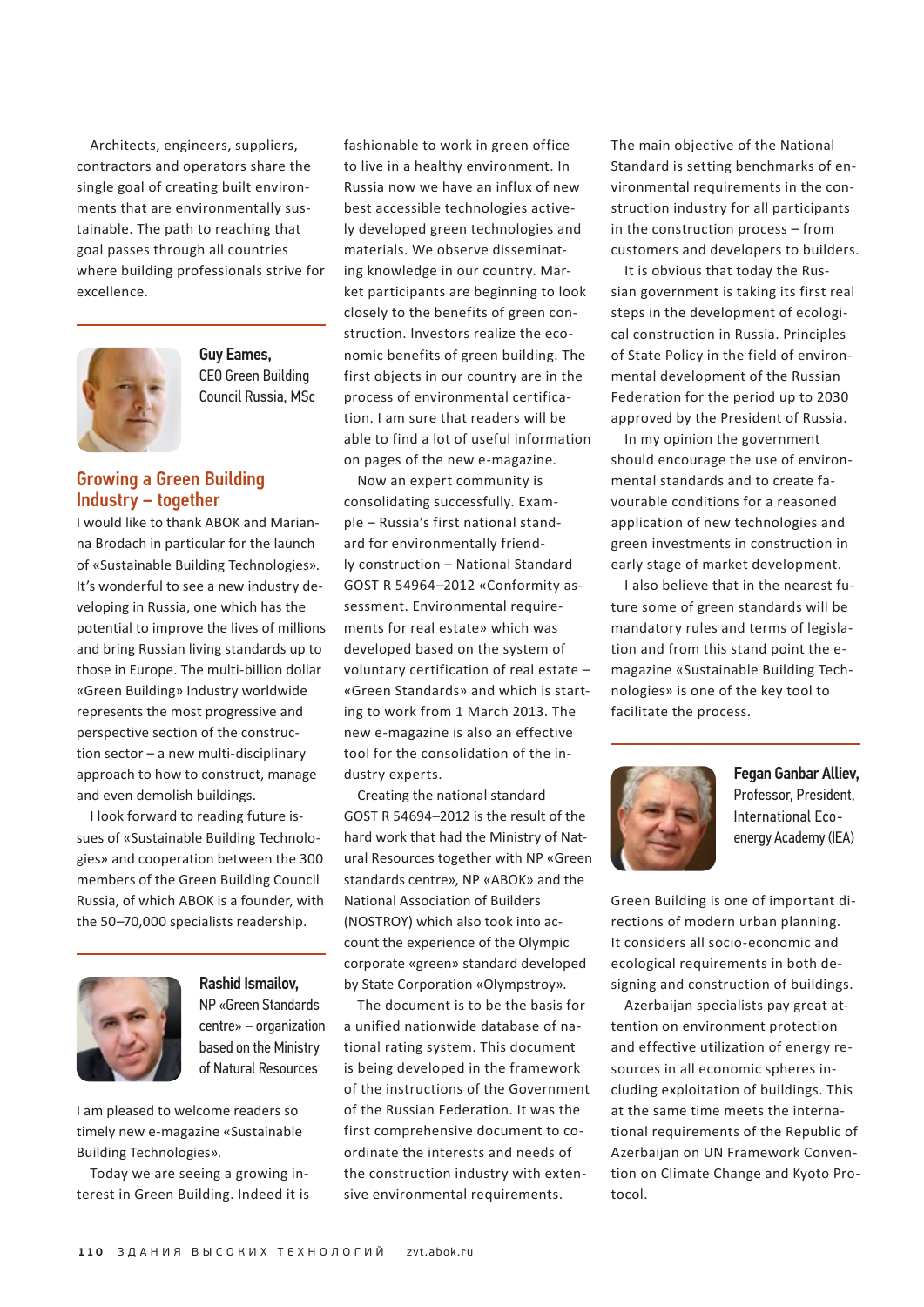There are certain barriers to the application of high technologies in construction due to the insufficient information and lack of national legal and regulation documents meeting European standards. The solution of financial problems while attracting investments from the government, individual organizations and interested persons also is of great significance. I believe that our collaboration will help wayout of barriers to Green Building.

[ABOK](http://www.abok.ru/eng) always was an excellent example for us and our colleagues from CIS. [ABOK](http://www.abok.ru/eng) is one of the founders of «Gunesh» SMA and International Ecoenergy Academy (IEA), who greatly contributed to the development of IEA.

Using the available scientific-technical basis [ABOK](http://www.abok.ru/eng) is organizing conferences and education courses, developing standards and regulating documents, publishing scientific and scientifictechnical journals and books, organizing webinars popular among spesialists. Significant efforts have done by Prof. Yu. Tabunshikov and M. Brodach to develop Green Building industry. I am confident that the new electronic magazine «Sustainable Building [Technologies» will meet most strin](zvt.abok.ru)gent international requirements, and will promote construction engineering not only in Russia, and also in Caucasus and Central Asia republics.

We are looking forward to electron[ic journal «Sustainable Building Tech](zvt.abok.ru)nology».

I wish you all successes on behalf of IEA members.



# Rob Watson, Chairman, CEO & Chief Scientist EcoTech International Founder, [LEED](http://new.usgbc.org/leed) Green Building Rating System

Welcome to «Sustainable Build[ing Technology», the new e-maga-](zvt.abok.ru) zine from [ABOK.](http://www.abok.ru/eng) The introduction of SBT, is very timely and heralds the increasing sophistication and professionalization of the green building profession in Russia. The magazine offers green building technology and design information by professionals, for professionals – even the e-format is green!

The construction and operation of buildings causes more environmental damage than any other human activity. Buildings are directly and indirectly responsible for approximately 50 percent of global energy consumption and use the vast majority of the world's drinking water. [NOTE: this is distinct from 'fresh' water. Buildings embody more raw materials than any other activity and each year thousands of square kilometres of green land are developed from wilderness and agriculture. Finally, people are beginning to spend more time indoors than outside, which means that providing healthy indoor environments is more important than ever to prevent sickness and disease.

Over the last 20 years, so-called «green» or «sustainable» design increasingly has been at the forefront of the global construction industry. Green standards, such as Zelyionye Standarty, LEED, BREEAM and national green standards are regularly specified by the world's leading organizations and companies for their local and global real estate portfolios. Indeed, in most major urban areas worldwide, green certification is a prerequisite for Class A designation.

Market and academic studies show that green buildings result in higher income and higher asset values for building owners and higher satisfaction levels for the tenants.

The topic offerings of SBT are very comprehensive ranging from sharing best practices in design and engineering for energy efficiency and renewables, to spreading knowledge about the superior economics of sustainably designed buildings and their social benefits.

Because of its broad reach to over 70,000 top professional readers, I expect that it will be an audience that the e-magazine will appeal to many companies providing environmental products and services. I know I will look forward to its publication each quarter.



#### Werner Sobek,

Founder of the Werner Sobek Group, Professor at the University of Stuttgart and at the IIT Chicago Vice-President

[of the German Sustainable Building Council](http://www.dgnb.de/de/)  (DGNB)

It is with great pleasure that I write this preface for the first edition of the new e-magazine «Sustainable [Building Technologies» - not only be](zvt.abok.ru)cause sustainability is a crucial part of my work and of my thinking, but also because of the close links that tie me to Russia and the many good friends I have there. In my office in Moscow as well as during many project meetings all over the country I have had a good chance to see the progress that Russia has achieved with regard to the improvement of energy efficiency, the consumption of resources, user comfort etc. All this is very encouraging and helps to make our homes, our offices, our infrastructure, and our cities a better place – both for ourselves and for the generations that are to come after us.

However: The task is far from completed. Both as a professor and as a designer and engineer I have worked myself for many years on the question of how we can design, build,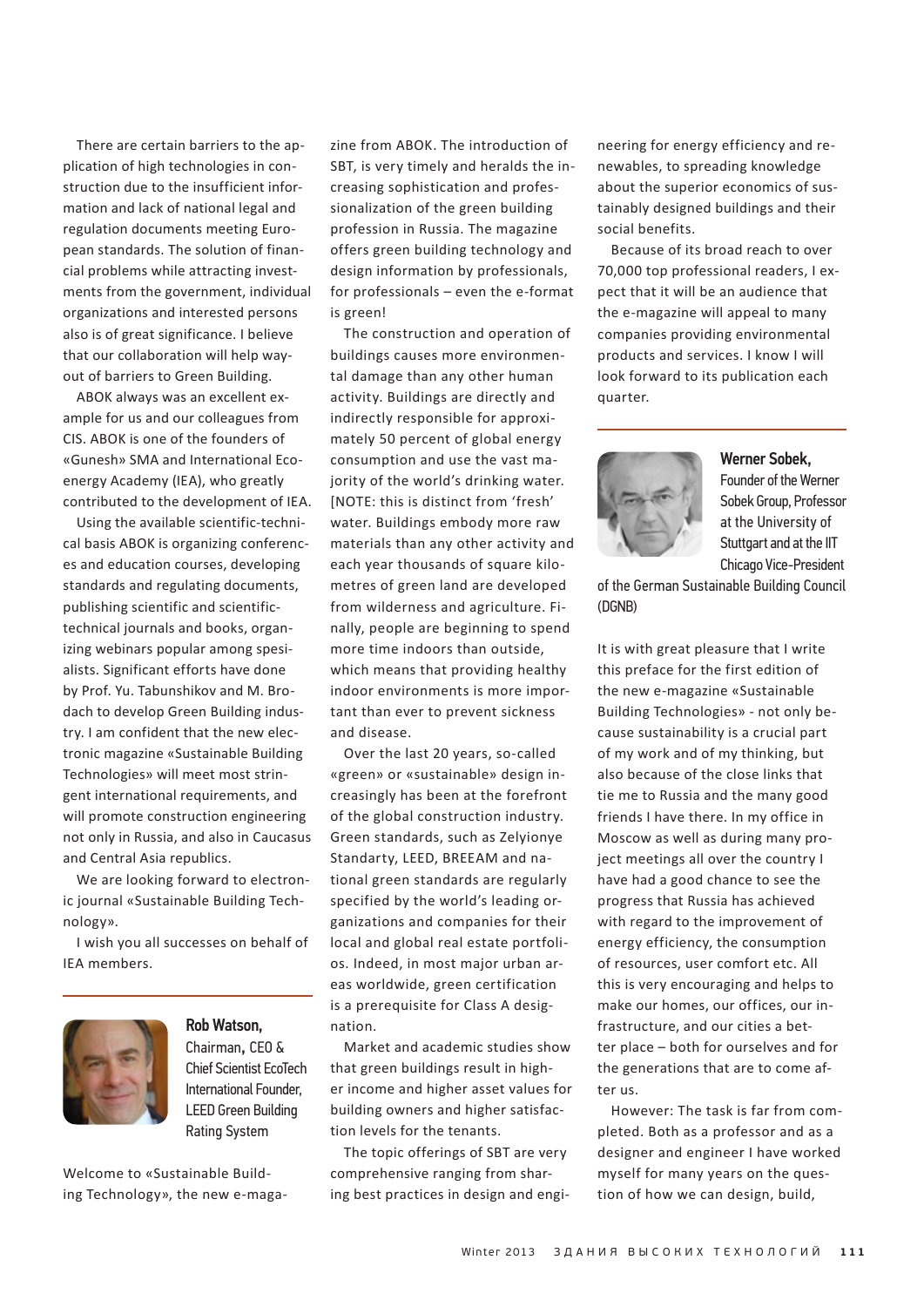and manage our houses in the most sustainable way. Despite the astonishing progress we have achieved over the last decades, there is still much to be done, both in Russia and abroad. Sustainability in the built environment is an extremely complex issue that needs the participation of everybody involved: The designers, the engineers, the contractors, the facility managers, and – last, but certainly not least – the client.

Moreover, we have to change general attitudes from a focus on shortterm profits to a holistic view based on the long term. We have to learn to always take into consideration the whole life-cycle of a building, i.e. its design, its construction, its use, its refurbishment, and finally also its deconstruction. This implies a much wider focus than usually associated with «green building». For example, instead of thinking only of energy efficiency we also have to learn how to make our buildings fully recycleable.

The current issue of «Sustaina[ble Building Technologies» features,](zvt.abok.ru) among others, an article about leading rating tools in the world. DGNB, the rating tool developed by the German Sustainable Building Council, is one of the systems being presented. DGNB is not only widely used in Europe, but is currently also adapted to Brazil, China, and others. Since DGNB takes a holistic view of sustainability and puts a focus on the life-cycle, I'm convinced that it can also be of help to many architects, engineers, and clients here in Russia.

Participation and professional exchange across the borders among different disciplines and countries is the key to an improved standard in our built environment. For this, we need trainings, conferences, councils, and above all: specific publications allowing for the presentation

of case-studies and state-of-the-art technology. «Sustainable Building [Technologies» is one of these media,](zvt.abok.ru)  and I do wish the editors much success with their ambitious project. I look forward to presenting myself new projects in one of the future issues.



**Martin Townsend,** Director[, BREEAM](http://www.breeam.org/)

I was very pleased to be invited to write an introduction for this month's «Sustainable Buildings [Technologies». As the Director of](zvt.abok.ru)  BREEAM, it would be very easy for me to write at length about all the work we are doing on sustainability and BREEAM, but I wanted to look deeper. The choices we make when specifying products and services and designing and developing buildings, have major impacts on both the sustainability of our projects and their success.

In order to make the best choices we need information that we can trust. I therefore wanted to look at some of the product and building certification schemes that can deliver the quality of information needed.

## Sustainability and Trust

The increasing demands from regulators and the market for greater sustainability in building developments has, perhaps inevitably, led to a rash of 'green' claims for building products and services. The fact that many of these are not backed up with any credible scientific data or third-party certification can make selecting them for use in a development project something of a lottery.

Achieving a more sustainable built environment depends on specifiers

being able to trust the claims made for building products, systems and services

Providing impartial, authoritative information that the industry can trust is a key element of the BRE Global business. The Group which BRE Global sits in is owned by the BRE Trust, a charitable company that aims to advance knowledge, innovation and communication in all matters concerning the built environment. This ownership structure has enabled the Group to remain independent of specific commercial interests.

## Trusted product and services

One way that specifiers can be assured that products and services can be trusted to perform as claimed, is to select those that have been appropriately certified. Expert, independent approval and certification schemes will ensure not only that sustainability claims are substantiated, but also that the products and services meet performance standards appropriate for their intended use.

It is important to remember, however, that there are different degrees of certification offering different levels of assurance.

With first-party certification, for example, it is the organisation providing the goods that offers the assurance that they meet certain claims. In second-party certification, an association to which the organisation belongs may provide this assurance. But in third-party certification an assessment is carried out by an independent body – such as BRE Global – which declares that the product or service will perform as required.

This independent assessment allows third-party certification to objectively distinguish products and services from others on the mar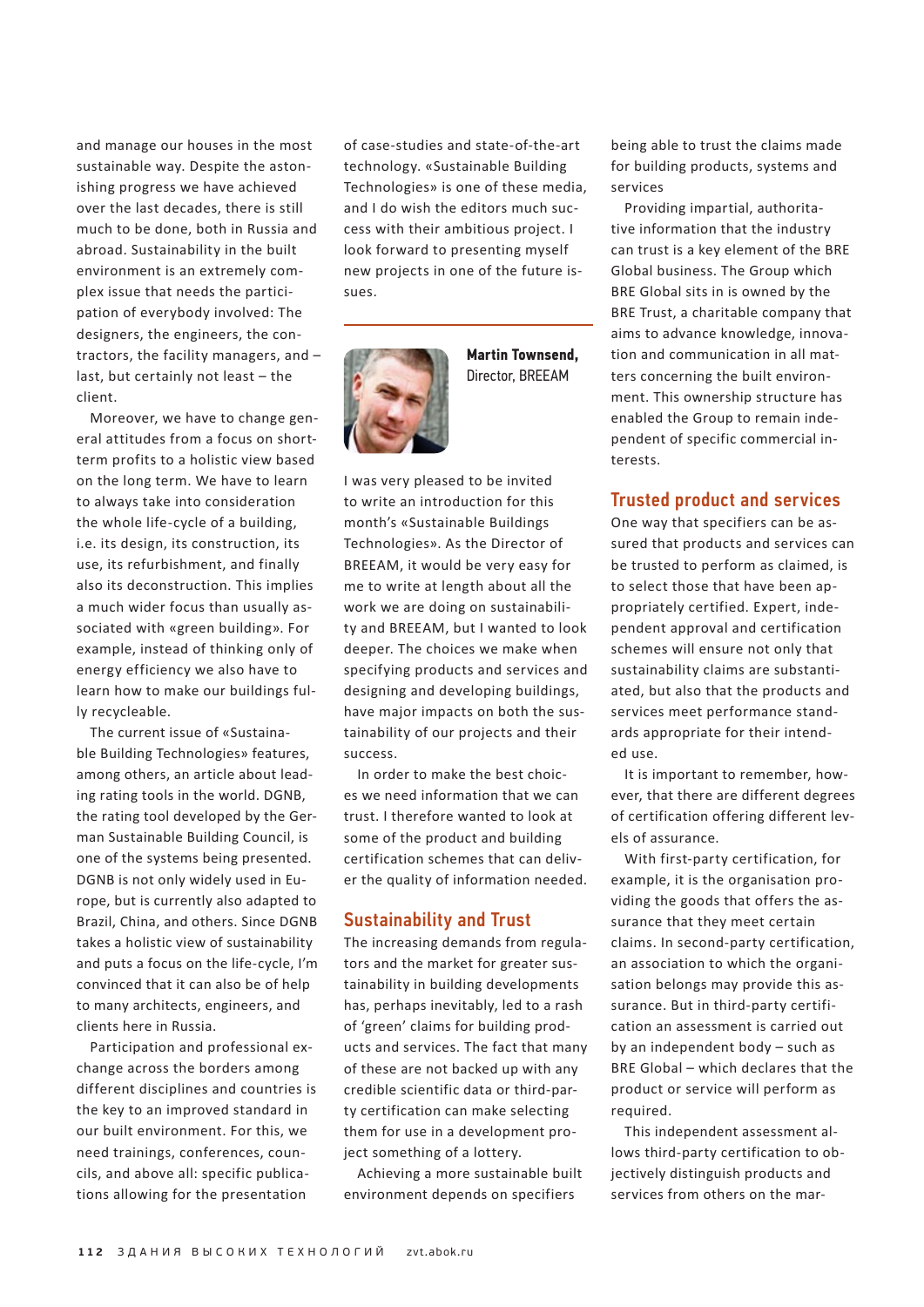ket, and gives customers confidence about their performance.

It is also important to distinguish certification from testing. Certification should ensure that products and services it certifies meet – and continue to meet – appropriate standards, through a robust combination of regular company audits and a schedule of on-going tests. While testing can deliver a valuable measure of a product's performance at a given time, certification monitors that performance for as long as the product remains certified.

Whether a product is just tested or fully certified, it must be done against a robust and scientifically based standard. BRE Global, through the Trust, conducts research across the full range of the built environment. The output of this research is used both in publications to help industry, consumers and users but also as the basis for sound, technically robust standards. If is often these standards that create the real difference.

#### Responsible sourcing

Customer concerns about construction product sourcing often extends beyond purely environmental issues. In fact the responsible sourcing of materials is often in the headlines. A number of exposés have revealed poor working conditions in some overseas factories and in the extraction of raw materials with little regard for the environment or the people that live nearby.

The wellbeing of the local workforce is just one of the wide-ranging ethical, environmental and social issues that must be considered throughout the supply-chain when determining if a product has been responsibly sourced. A number of schemes, such as Fairtrade, Rainforest Alliance and Marine Stewardship Council, have been established to enable specifiers to identify responsibly sourced materials.

The BES 6001 Framework Standard for the Responsible Sourcing of Construction Products was launched by BRE Global in 2008 as a means of certifying almost any type of material used in the construction industry. With many clients now including responsible sourcing criteria on their tender documents, the standard has been used to certify a range of common products, such as concrete blocks, bricks, cement, cladding, ready-mixed concrete, paving slabs and reinforcing steel.

If such schemes are to remain effective they must be continually monitored, improved and updated. BES 6001, for example, is currently undergoing a revision process to ensure that the Standard reflects recent developments in responsible sourcing and procurement practices.

## Better buildings and developments

There is, of course, more to developing sustainable buildings than specifying appropriately certified building products. A wide range of environmental, economic and social issues must be integrated in the design, construction and use of the buildings.

To help deal with these complexities a number of schemes for assessing and certifying buildings have been developed in Europe, the USA, Australia and elsewhere. The longest established and most widely used of these is the UK's BREEAM scheme, an internationally recognised quality mark of a building's sustainability.

Using independent, licensed assessors, BREEAM examines scientifically-based criteria covering a range of issues in categories that evaluate energy and water use, health and wellbeing, pollution, transport, materials, waste, ecology and management processes. Buildings are rated and

certified on a scale of 'Pass', 'Good', 'Very Good', 'Excellent' and 'Outstanding'.

Since its launch BREEAM has expanded from its original focus on individual new buildings at construction stage, to encompass the whole life cycle of buildings from planning to in-use and refurbishment – and to include whole communities. with well over a million registered for certification.

The Scheme's regular revisions and updates, designed to widen its impact on sustainability, respond to feedback from industry and international sustainability strategies and commitments. This on-going evolution has allowed BREEAM to remain at the leading edge of scientific development and innovation.

#### Sustainability and quality

Along with quantifiable improvements – for example in carbon emissions, resource consumption, waste reduction – less tangible improvements in quality are increasingly being noted in buildings designed with a strong focus on sustainability.

Achieving the standards required by a scheme such as BREEAM requires careful planning, design, specification and detailing, and a good working relationship between the client and project team. These are also the very qualities that can produce better buildings and better conditions for building users. The greater efficiency and quality associated with sustainability are also helping to make such building more commercially successful. There is growing evidence, for example, that BREEAMrated buildings provide increased rates of return for investors, and increased rental rates and sales premiums for developers and owners.

A study carried out by Maastricht University and published by the Royal Institution of Chartered Surveyors